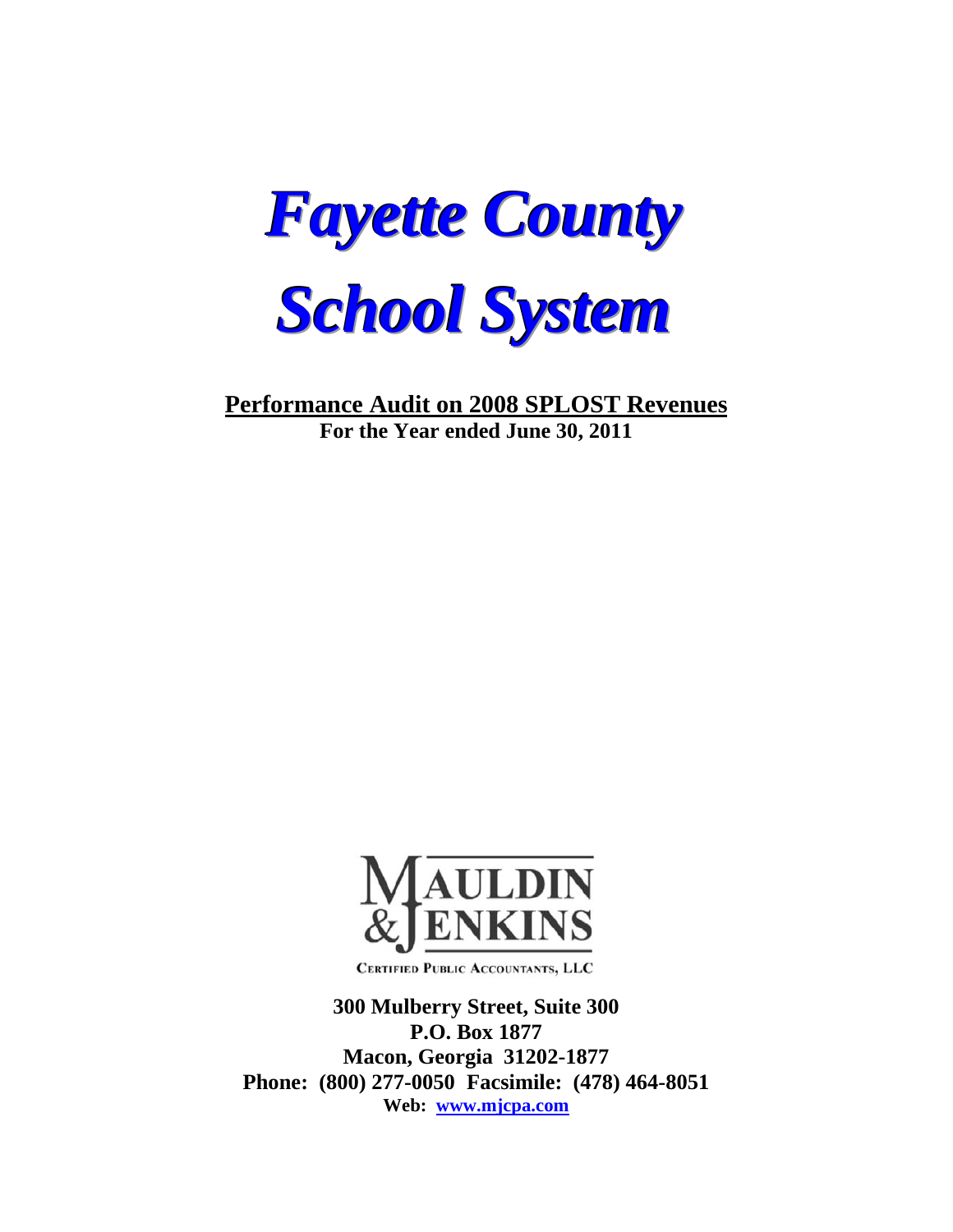

# Table of Contents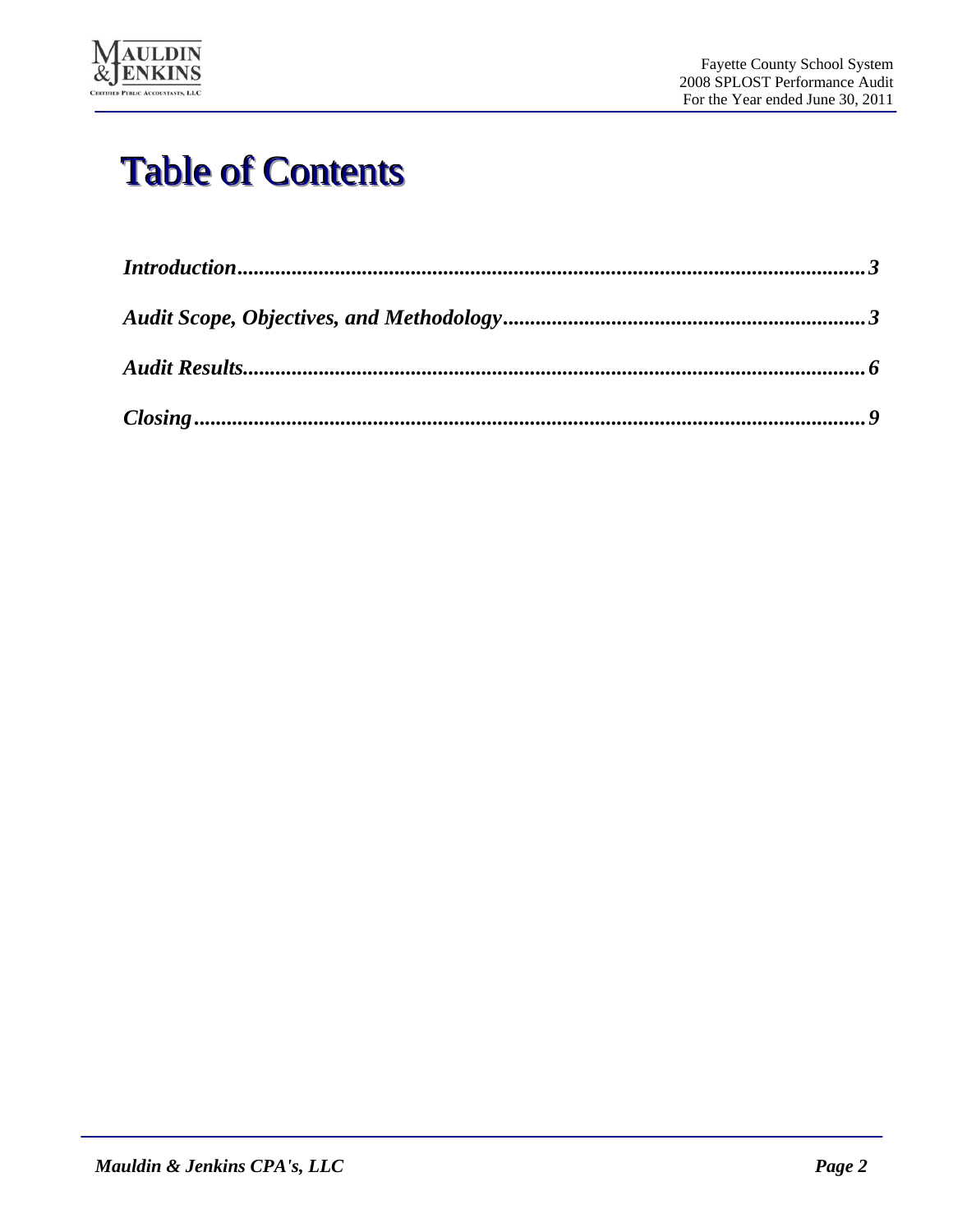

# **Introduction**

To the Members of the Board of Education Fayette County School System Fayetteville, Georgia

Georgia Code Section 20-2-491 requires public school systems to obtain continuing performance audits for expenditure of sales tax for capital outlays if the tax generates \$5 million or more annually. The independent performance audit shall:

- 1. Include a goal of ensuring, to the maximum extent possible, that the tax funds are expended efficiently and economically so as to ensure that the school system receives maximum benefit from the dollars collected.
- 2. Provide for issuance of periodic reports, not less than once annually, with respect to the extent to which tax funds are expended efficiently and economically as described in item 1 above.
- 3. Provide for issuance of periodic public recommendations, not less than annually for improvements in meeting the goal specified in item 1 above.

SPLOST, or "Special Purpose Local Option Sales Tax," is a referendum voted and approved by Fayette County voters in which one percent is added to the local sales tax for the purpose of funding building and renovation, including technology, projects for the Fayette County School System (the "School System") that would otherwise require financing through increasing residents' property taxes. SPLOST funds are also available for retiring general obligation bonded debt incurred with respect only to capital outlay projects.

The School System works under the direction of the Fayette County Board of Education (the "School Board") and its superintendent, and the projects selected for SPLOST funding are chosen by the School Board. The 2008 SPLOST funds are used specifically for (i) paying a portion of the principal and interest due on School District Series 1999, 2001 and 2005 general obligation bonds; (ii) adding to, renovating, repairing, improving, and equipping existing school buildings and school system facilities; (iii) purchasing miscellaneous new equipment, fixtures and furnishings for the school system, including technology infrastructure, equipment and software, and safety and security equipment; (iv) acquiring textbooks; and (v) acquiring school buses and transportation and maintenance equipment. The approved resolution for the SPLOST was for raising up to \$115,000,000.

# Audit Scope, Objectives, and Methodology

## **Audit Scope**

M&J was engaged to conduct a performance audit of the 2008 SPLOST program. The audit focused on the School System's compliance with state and local laws, mandates, and the receipt and expenditure of sales tax proceeds for allowable SPLOST educational purposes.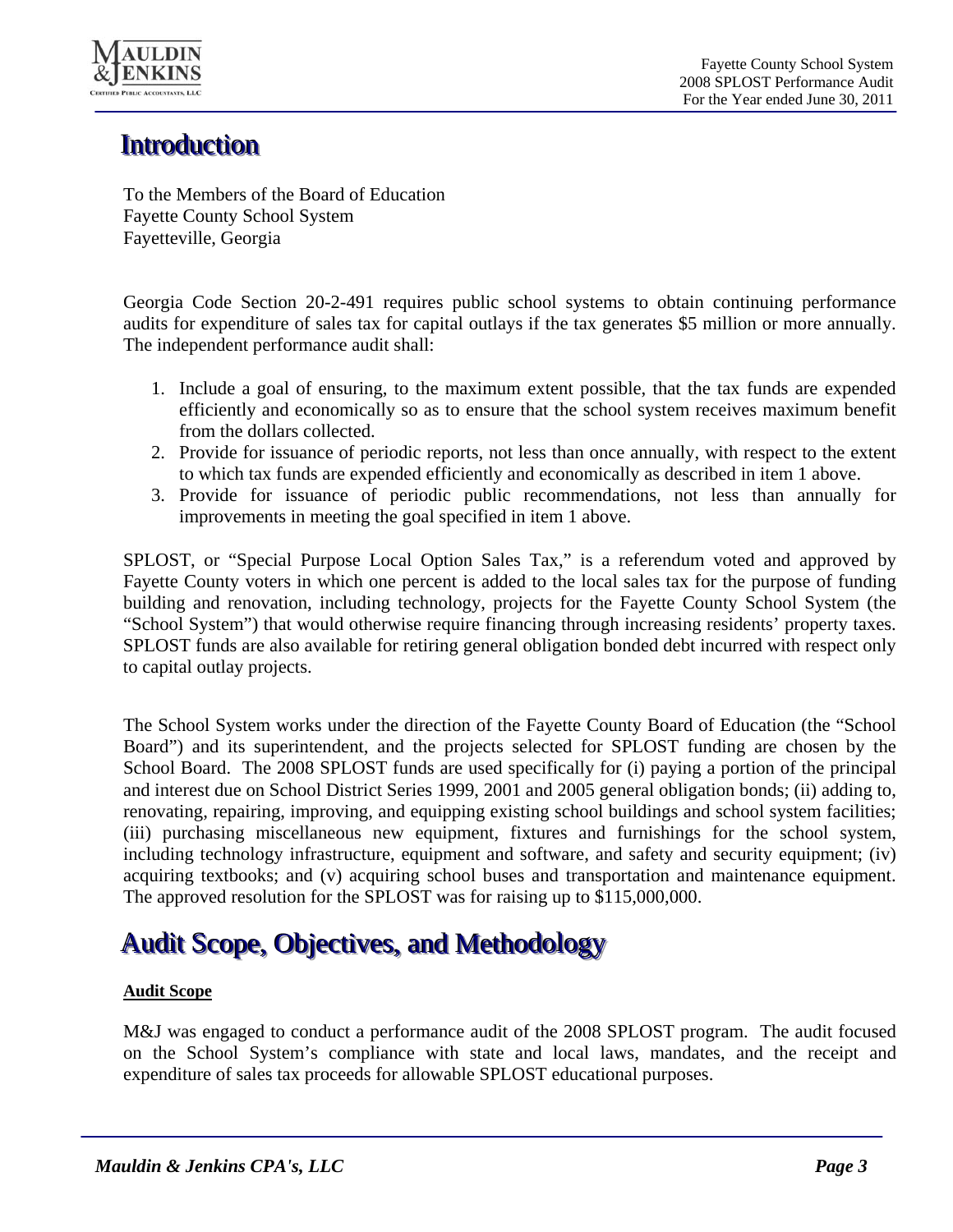

The audit covers the period from July 1, 2010 to June 30, 2011. From a listing of all disbursements made during the specified time frame, we selected 60 disbursements to test, totaling \$5,915,069.

### **Audit Objectives**

The overall objective of the performance audit was to evaluate whether the tax funds are expended efficiently and economically so that the School System is receiving maximum benefit from the dollars collected. The specific audit objectives were:

- $\triangleright$  To determine whether the schedule of projects adheres to the approved resolutions adopted by the Fayette County Board of Education,
- To determine that the reporting effectiveness between management of the School System and the Board of Education communicates the status of SPLOST projects to ensure that legislative, regulatory, and organizational goals and objectives are achieved,
- $\triangleright$  To determine the reliability of the monitoring function to verify that actual project expenditures are not exceeding budgeted amounts,
- $\triangleright$  To determine whether there is an effective means of monitoring program performance within a projected timeline, to evaluate the validity of expenditures, and to evaluate the timely completion of each project,
- $\triangleright$  To determine the reliability, validity or relevance of financial analyses to verify that cash flows conform to forecasted projections by project and priority, and that intended economic results are accomplished,
- $\triangleright$  To determine whether effective procedures exist to verify that design and implementation of SPLOST projects adhere to applicable quality control standards,
- $\triangleright$  To determine the effectiveness of financial controls in place to ensure that the receipt and expenditure of tax revenue funds are in compliance with applicable laws and regulations, and
- $\triangleright$  To determine whether management of the School System is following Board approved procurement policies and procedures.

## **Audit Methodology**

We conducted this performance audit in accordance with generally accepted government auditing standards. Those standards require that we plan and perform the audit to obtain sufficient, appropriate evidence to provide a reasonable basis for our findings and conclusions based on our audit objectives. We believe that the evidence obtained provides a reasonable basis for our findings and conclusions based on our audit objectives.

To ensure that the SPLOST performance audit is adequately planned, performed and supervised, we performed the following steps:

#### *Planning*

Prior to the conduct of the audit, we determined mutual expectations in performing the engagement and meeting time lines. We discussed policies and procedures, methodologies, and other relevant aspects of the School System's SPLOST program with relevant staff. We requested various schedules from the School System's staff and discussed with them the date the fieldwork was expected to begin.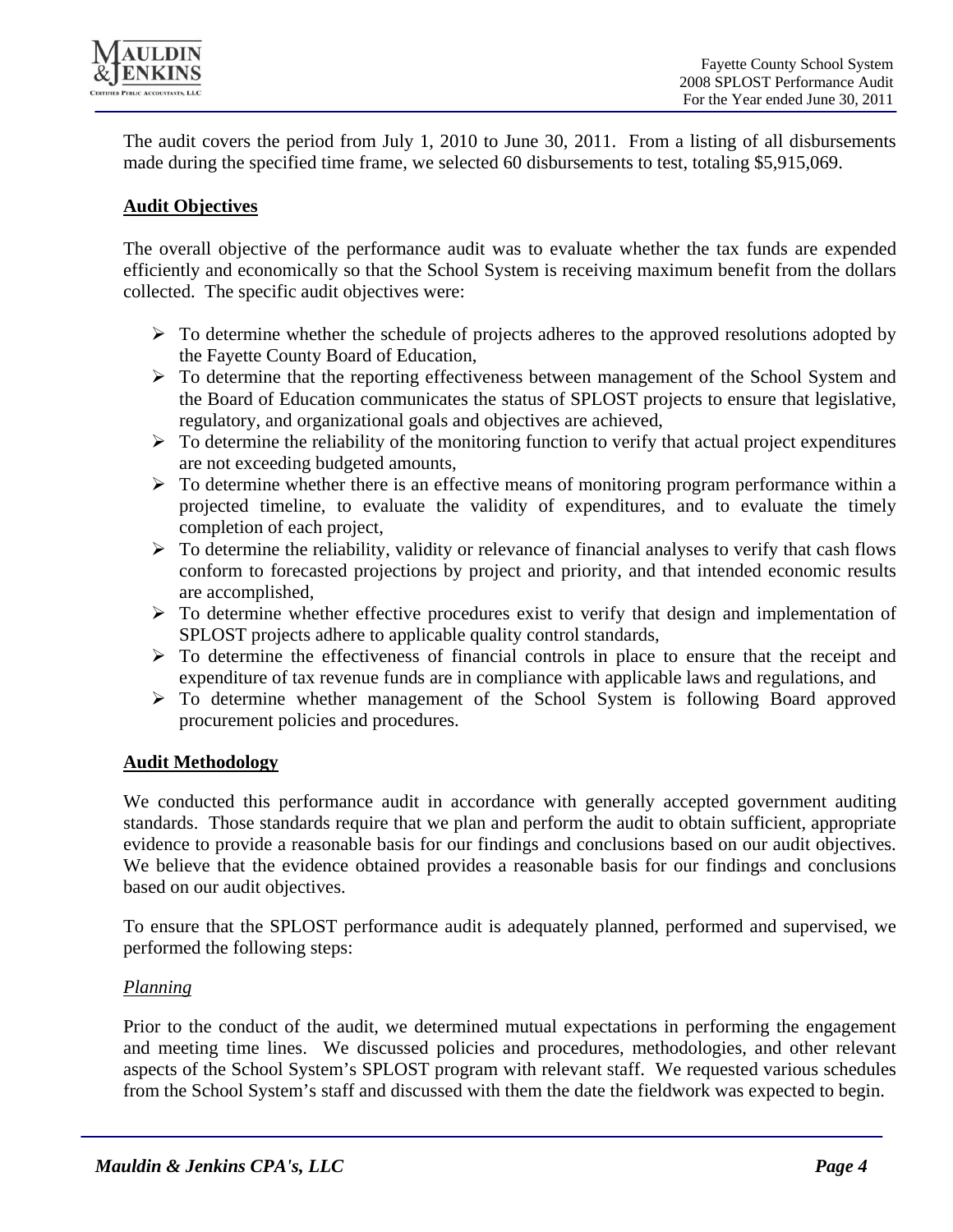

## *Preliminary Analytical Review*

The preliminary analytical review provided direction to our audit approach. In this analysis, we developed expectations related to projects, program documentation, key personnel, program organization, and account balances and relationships among those account balances. During the audit, tests were designed to confirm the expectations developed during our preliminary analytical review. We also performed a preliminary analytical review to analyze the laws governing SPLOST funds and to identify in advance the critical audit risk areas.

### *Risk Assessment*

Our audit approach is risk-based, whereby we assess risks for each identified objective. These assessments include an assessment of inherent and control risks to determine a combined risk assessment. Depending on the combined risk assessment, we performed substantive or analytical procedures, or a combination of both, to test the related objectives. These assessments were made during the planning process and throughout the engagement.

### *Understanding the Control Environment and Testing Key Controls*

We examined the School System's internal controls related to the SPLOST program, focusing on formulating comments and suggestions for improving operations. We used a discussion memorandum format to document the relevant accounting cycles and processes from start to finish. We also completed questionnaires to further document an understanding of the School System's internal controls. Utilizing our understanding of the control environment, we tested certain internal controls to provide further support for the audit.

## *Preparation of a Tailored Audit Program*

Based upon preliminary analytical review, control documentation and testing, audit programs were designed in order for conclusions to be reached for each audit objective.

#### *Reporting*

At the conclusion of the performance audit, we prepared a preliminary report of findings and a written analysis of proposed recommendations in draft form. This preliminary report and analysis was presented to the School System's representative(s). After obtaining and incorporating management comments in our report and upon completion of the presentation and review of the report and analysis by the School System's representative(s), we provided a public report of the results of the annual performance audit.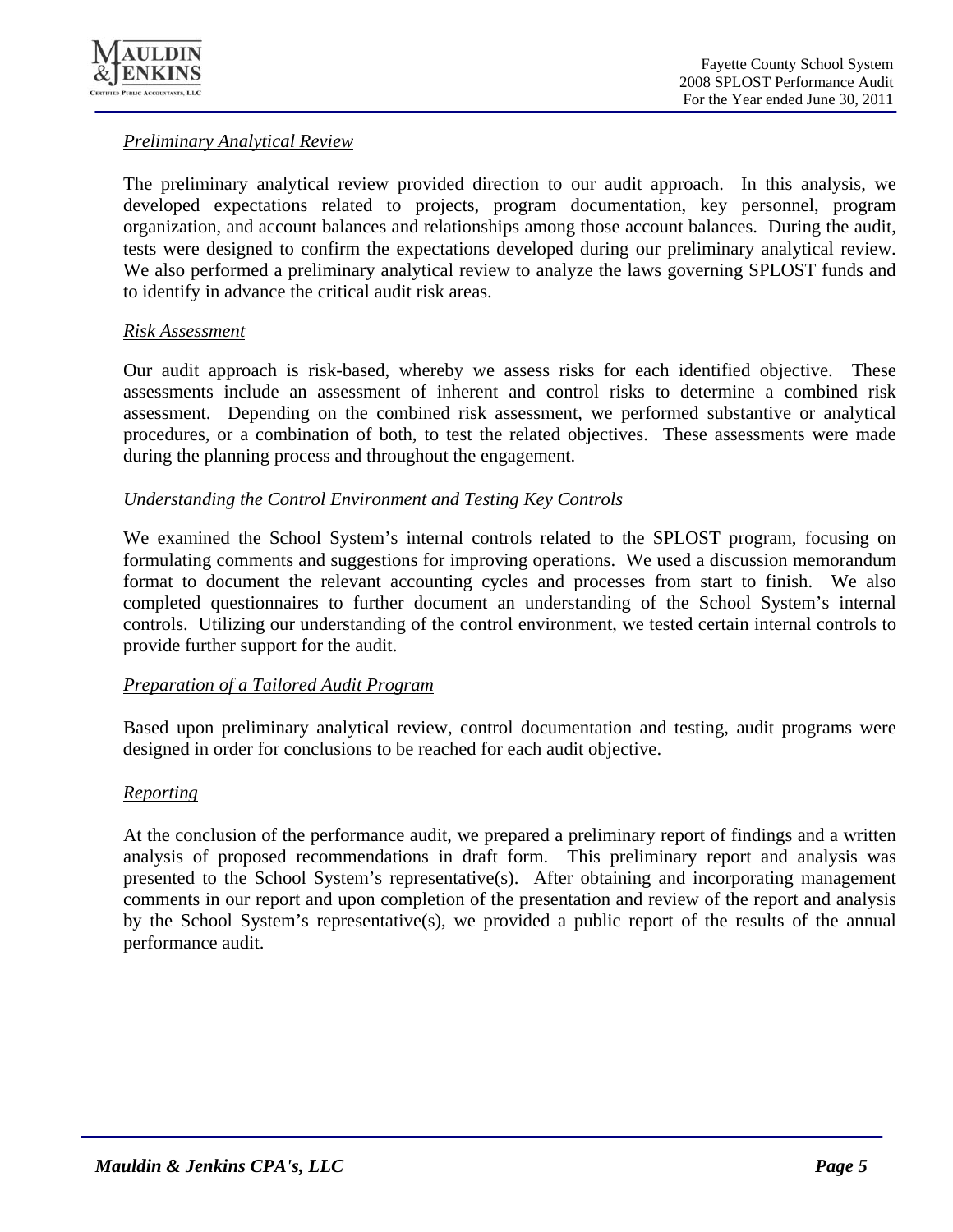

# **Audit Results**

Based on the results of our audit, we conclude that the Fayette County School System's 2008 SPLOST Program is operating in compliance with all applicable laws and regulations, the referendums approved by the County's citizens, and industry best practices. The following are the specific results of our audit:

*Objective #1:* To determine whether the schedule of projects adheres to the approved resolution adopted by the Fayette County Board of Education

*Procedures:* M&J obtained a copy of the 2008 SPLOST Resolution as approved by the Board of Education and the voters of Fayette County. We obtained a detailed listing of all disbursements for capital projects from management and we vouched a sample of expenditures to supporting documentation such as vendor invoices.

*Results:* Based on the results of our disbursement test, all of the expenditures tested were related to projects approved in the SPLOST resolution.

*Objective #2:* To determine that the reporting effectiveness between management of the School System and the Board of Education communicates the status of SPLOST projects to ensure that legislative, regulatory and organizational goals and objectives are achieved

*Procedures:* M&J discussed the policies and procedures for communication with the Board with senior management. Based on our inquiries, management prepares an updated SPLOST report for the Board each month. We obtained and reviewed the agendas and minutes for all Board meetings during fiscal year 2011 noting the inclusion and discussion of the SPLOST projects.

*Results:* Based on the results of the inquiries made and review of agendas and minutes of the Board meetings, management of the School System has an effective method in place to communicate with the Board in regard to the financial and construction status of each project to ensure that legislative, regulatory, and organizational goals and objectives are achieved.

*Objective #3:* To determine the reliability of the monitoring function to verify that actual project expenditures are not exceeding budgeted amounts

*Procedures:* M&J discussed the monitoring of expenditures versus budget with senior management. Based on our inquiries, we ascertained that the Comptroller reviews and approves all project expenditures. The Comptroller maintains a cash flow spreadsheet for the SPLOST projects which includes purchase commitments, SPLOST receipts, and SPLOST expenditures. M&J also reviewed disbursements as described in Objective #1 for the Comptroller's approval and the minutes of the Board meetings noting that the Board is aware of all disbursements.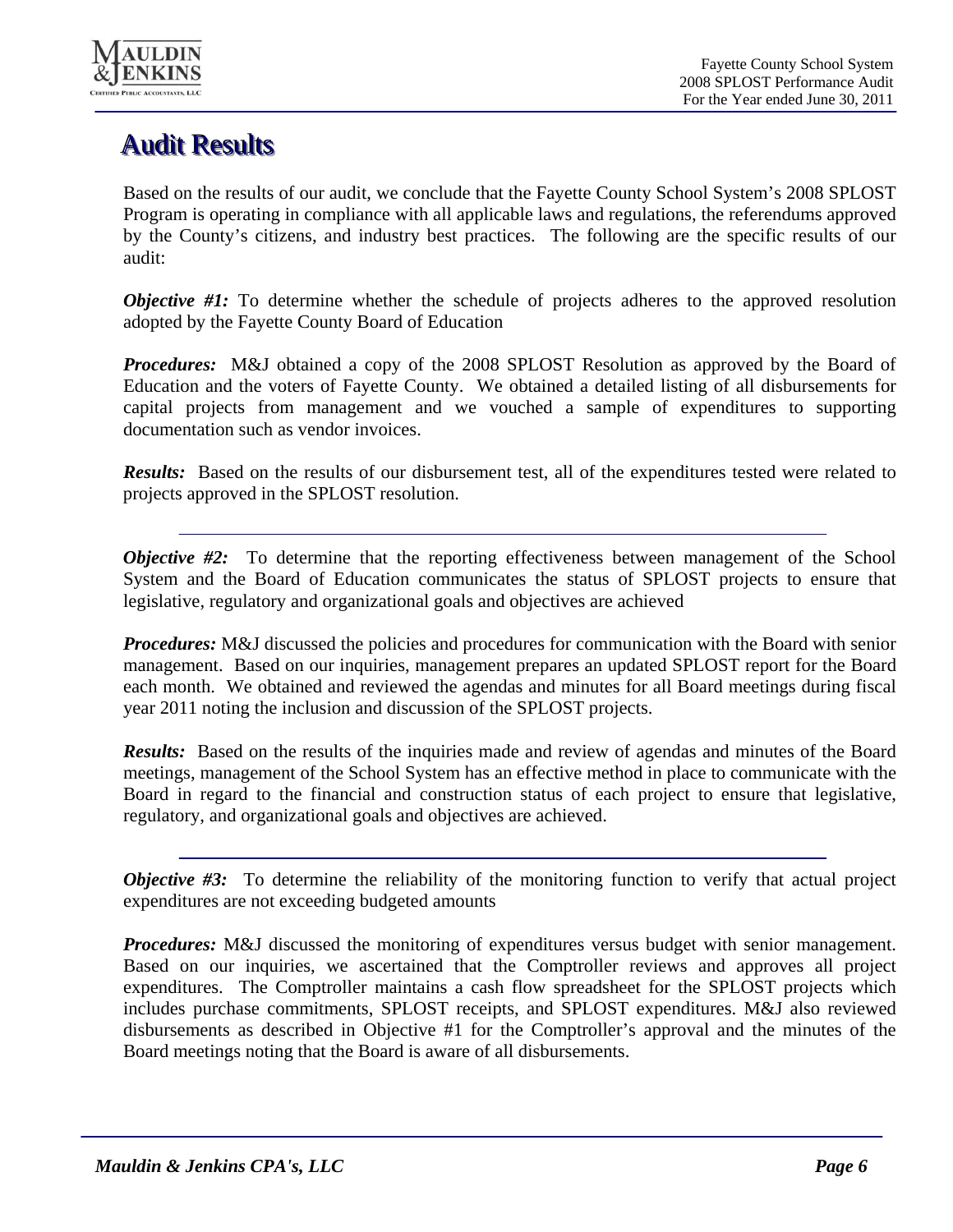

*Results:* Based on the results of inquiries made, review of Board minutes, and review of disbursements as part of our disbursement test, an adequate process is in place to monitor expenditures to ensure that actual project expenditures do not exceed budgeted amounts.

*Objective #4:* To determine whether there is an effective means of monitoring program performance within a projected timeline, to evaluate the validity of expenditures, and to evaluate the timely completion of each project

*Procedures:* M&J discussed the monitoring of projects with senior management. Based on our inquiries, we ascertained that management visits the sites upon completion of a particular school and approves the work completed before payment is remitted. M&J reviewed all minutes from the Board meetings noting that board members were being provided with information regarding the projects during the audit period. Additionally, M&J conducted a disbursement test, as described in Objective #1, to ensure that the School System had policies and procedures in place to ensure that expenditures are properly approved by an individual who reviews the work on site to ensure that invoices submitted are valid in regard to work completed.

*Results:* Based on the results of inquiries made and review of Board minutes, the School System has an effective program in place to monitor program performance and to ensure the timely completion of each project within the projected timeline. Additionally, the School System has policies and procedures in place to ensure that expenditures incurred and paid are valid expenditures of the SPLOST projects.

*Objective #5:* To determine the reliability, validity or relevance of financial analyses to verify that cash flows conform to forecasted projections by project and priority, and that intended economic results are accomplished

*Procedures:* Per discussions with senior management, management prepares a SPLOST update report and submits it to the Board at each month's Board meeting. M&J reviewed all agendas and minutes for all Board meetings for fiscal year 2011 noting inclusion of these updates. Additionally, per discussions with senior management, the Comptroller prepares a cash flow analysis based on actual SPLOST collections for management and the Board's review. M&J obtained and reviewed the cash flow analysis during our fieldwork.

*Results:* Based on the results of inquiries made, review of Board agendas and minutes, and review of cash flow analyses, there is an adequate process in place to monitor cash flows to ensure that financial analyses used for verifying that cash flows conform to forecasted projections by project and priority are reliable, valid, and relevant and that the intended economic results are accomplished.

*Objective #6:* To determine whether effective procedures exist to verify that design and implementation of SPLOST projects adhere to applicable quality control standards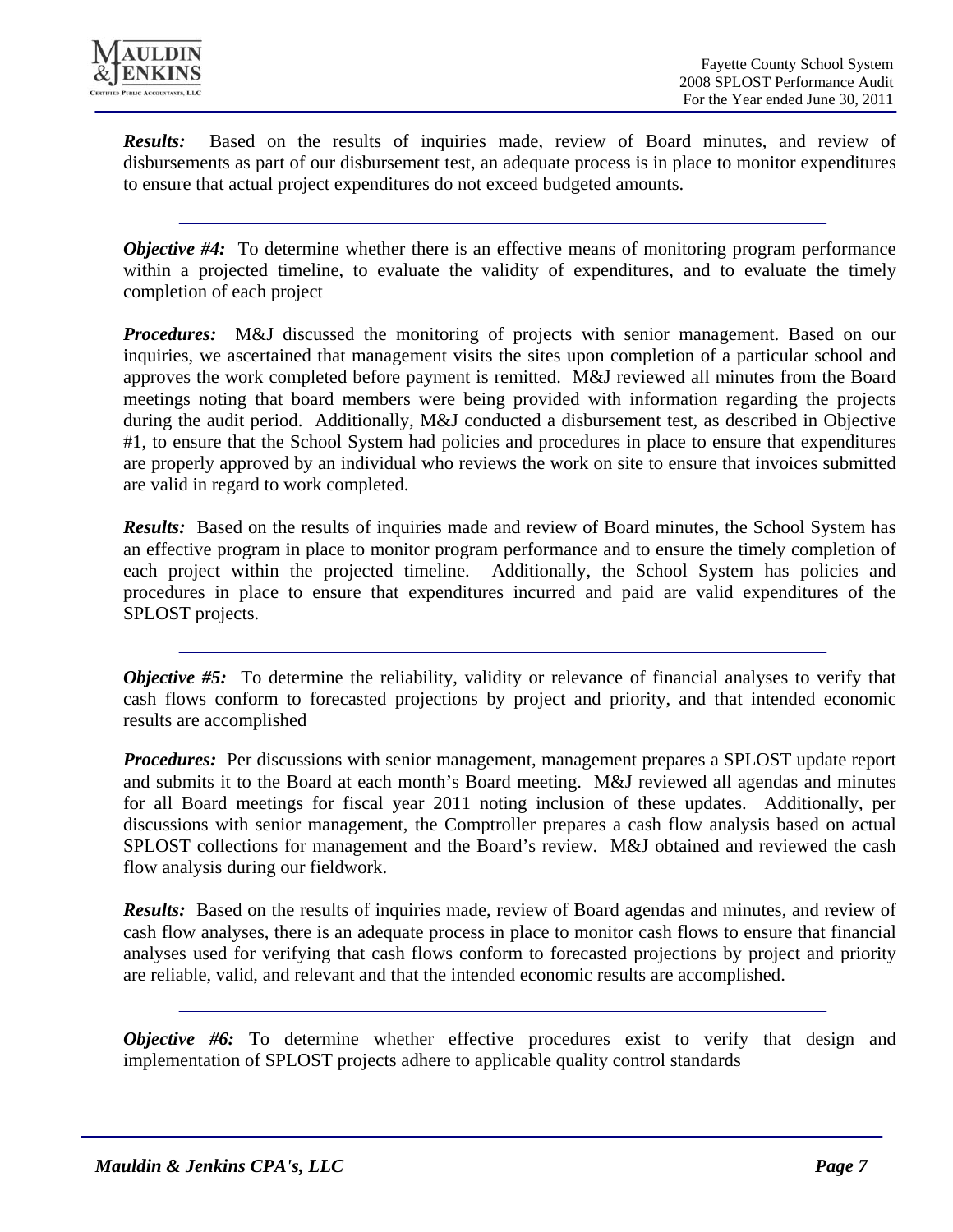

*Procedures:* M&J discussed procedures in place to monitor the design and implementation of SPLOST projects with senior management. M&J conducted a disbursement test, as described in Objective #1, to ensure that the management of the School System had policies and procedures in place to ensure that expenditures are properly approved by an individual who reviews the work on site to ensure that invoices submitted are valid in regard to work completed.

**Results:** Based on the results of inquiries made and review of invoices, effective procedures are in place to verify that the design and implementation of the SPLOST projects adhere to applicable quality control standards.

*Objective #7:* To determine the effectiveness of financial controls in place to ensure that the receipt and expenditure of tax revenue funds are in compliance with applicable laws and regulations

*Procedures:* M&J discussed financial controls in place with senior management. M&J obtained and reviewed the Board meeting agendas and minutes for the audit period noting inclusion of a SPLOST financial update. Additionally, as described in Objective #1, M&J performed a disbursement test over expenditures.

*Results:* Based on the results of inquiries made, review of Board agendas and minutes, and results of our disbursement test, effective financial controls are in place to ensure that the receipt and expenditure of tax revenue funds are in compliance with applicable laws and regulations.

*Objective #8:* To determine whether management of the School System is following Board approved policies and procedures.

*Procedures:* In order to test the procurement practices of the SPLOST Program, M&J obtained a copy of Board policy in regard to bids and procurements and held discussions with senior management regarding the procurement process for those contracts procured during the fiscal year.

*Results:* Based on discussions with senior management and review of Board policy, M&J ascertained that Board policy is being followed for contracts procured for SPLOST projects.